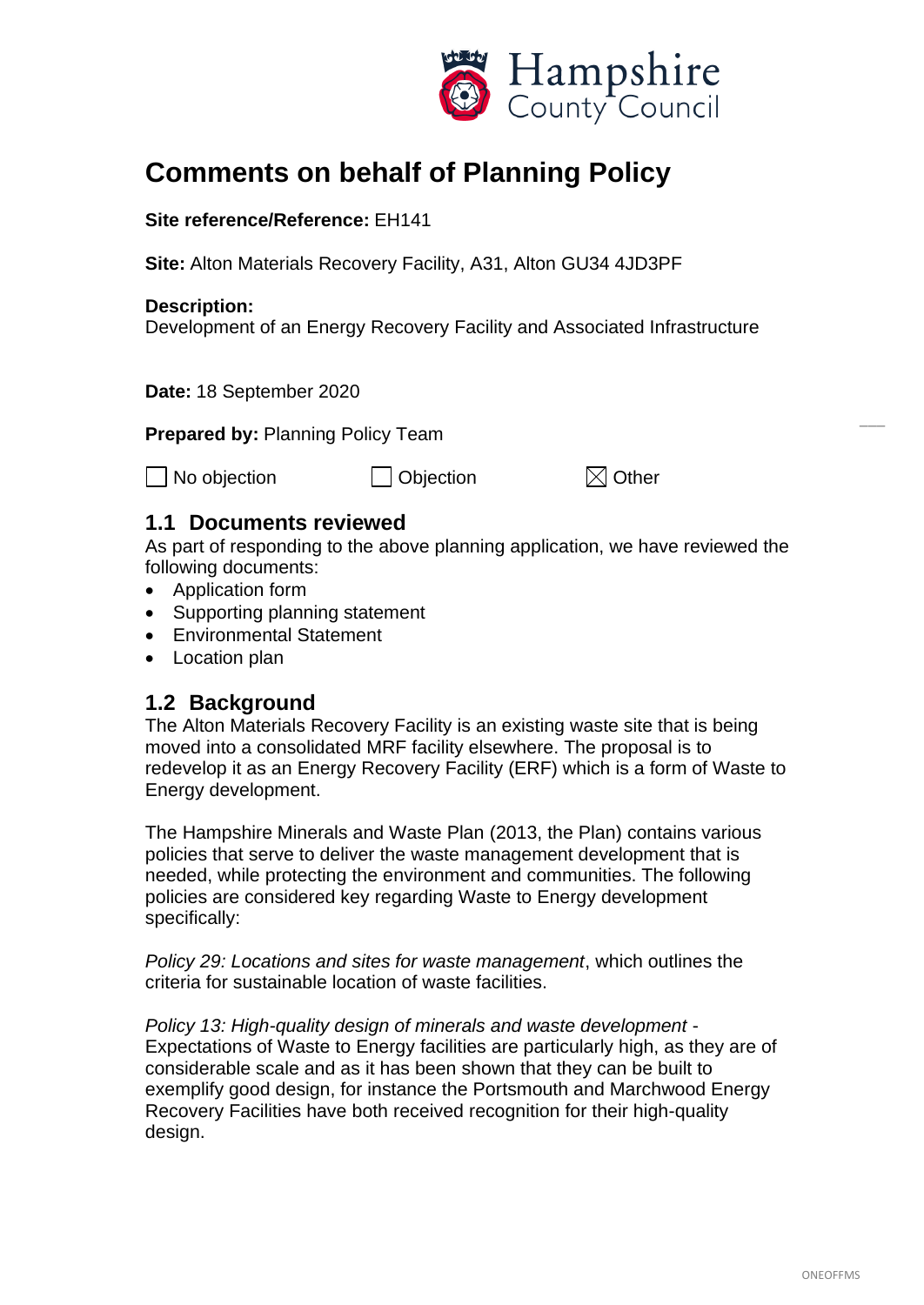*Policy 28: Energy recovery development* 

*Energy recovery development should:*

*a. be used to divert waste from landfill and where other waste treatment options further up the waste hierarchy have been discounted; and b. wherever practicable, provide combined heat and power. As a minimum requirement the scheme should recover energy through electricity production and the plant should be designed to have the capability to deliver heat in the future; and* 

*c. provide sustainable management arrangements for waste treatment residues arising from the facility*.

Policy 28 particularly stresses the need for energy recovery development to divert waste for landfill and avoid using waste that could be recycled, reused or minimised. The planning application has relevant information on heat provision and management of residuals, but insufficient information on waste sources.

The Plan was reviewed in 2018 and it was noted that there has been provision of additional waste capacity. Whilst it is recognised that there has been significantly less capacity delivered for recycling from 2011-15 against the target, in terms of the total capacity provided for non-hazardous waste, this has been counter balanced by the additional recovery capacity delivered (Table 1).

|                  | Target (2011-15) | <b>Actual (2011-15)</b> | <b>Difference</b> |
|------------------|------------------|-------------------------|-------------------|
| <b>Recycling</b> | 108,693          | 16,888                  | $-91,805$         |
| (tonnes per      |                  |                         |                   |
| annum (tpa))     |                  |                         |                   |
| Recovery (tpa)   | 260,904          | 354,950                 | 94,046            |
| Landfill         |                  |                         |                   |
| <b>Total</b>     | 369,597          | 371,838                 | 2,241             |

Table 1: Targets for additional capacity to be delivered and actuals 2011-15

As such, the policy is delivering the required level of capacity. However, the type of waste management facilities being delivered could be better aligned with the waste hierarchy. It is worth noting the targets in the Plan to the end of the plan period (Table 2).

Table 2: Requirements for non-hazardous waste management capacity over the plan period

|                        | 2016-2020   | 2021-2030   |
|------------------------|-------------|-------------|
| <b>Recycling (tpa)</b> | 114,693 tpa | 64,215 tpa  |
| Recovery (tpa)         | 89,904 tpa  | 37,459 tpa  |
| Landfill               | 132,135 t   | 1,280,587 t |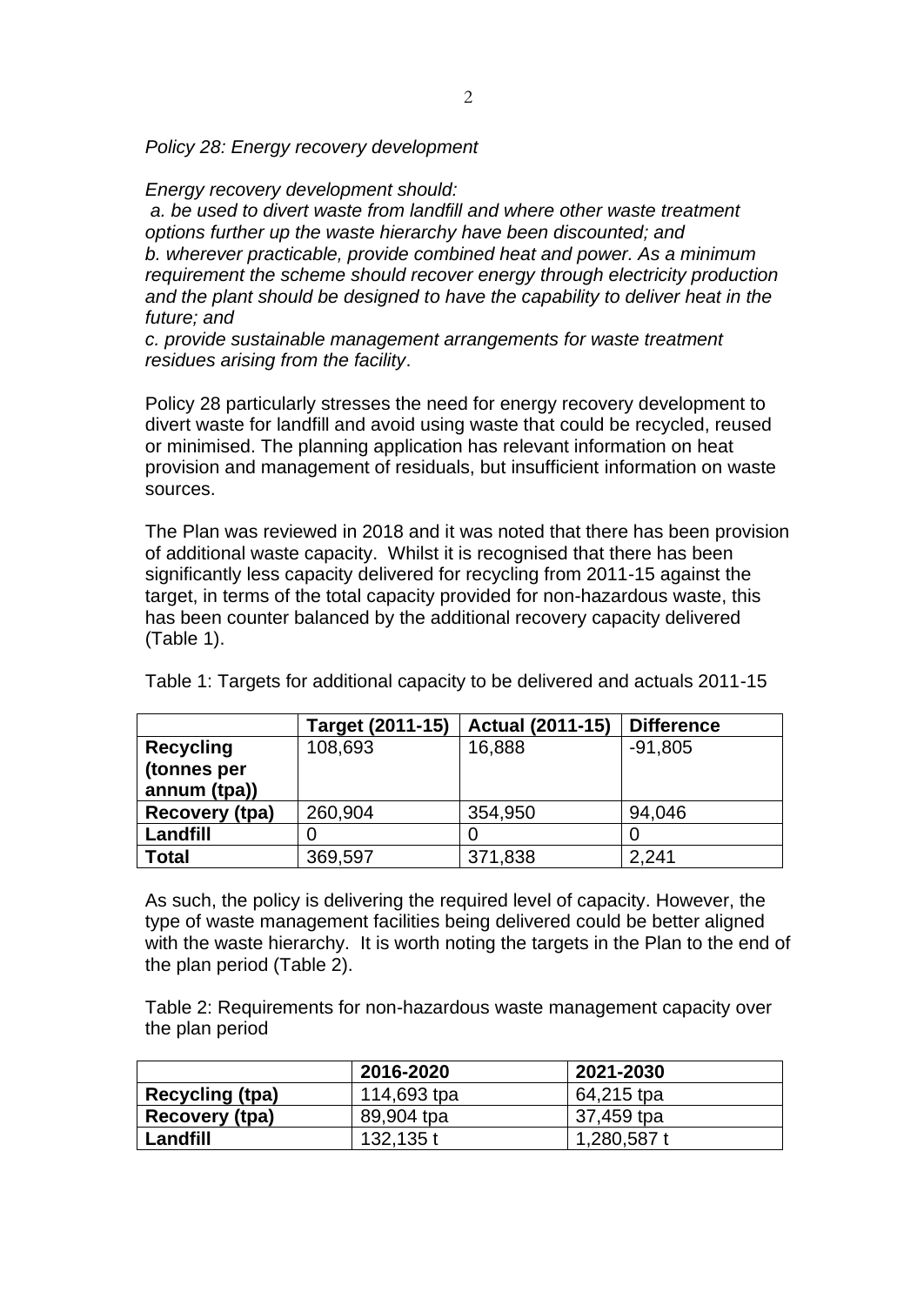While the landfill requirement is considerable, this is a total requirement rather than a per annum requirement, equating to 94,200 tonnes per annum. The Review notes that the amount of waste going to landfill has slowly been reducing from around 400,000 to at around 300,000 tonnes per annum.

Overall, the Plan considers that an additional 400,000 tonnes per annum of waste management capacity would be required from 2016 to 2030. It would be expected that this capacity is met by a variety of waste facilities, as different types of waste will be best handled by different waste management technologies. There is also a need for a strong focus on recycling facilities in order to be in line with the waste hierarchy.

As Waste Planning Authority, the County Council is actively involved with the South East Waste Planning Advisory Group (SEWPAG) which comprises Waste Planning Authorities in the south east of England and other relevant stakeholders. The purpose of the Group is to ensure meaningful and collaborative joint working between Waste Planning Authorities, the Environment Agency and the waste industry (represented by the ESA) on strategic waste management issues.

The SEWPAG authorities have prepared a Statement of Common Ground (SCG) concerning the strategic matter of planning for the management of waste, which is in the process of being signed by the authorities. The SCG states that 'the Parties agree that they will continue to plan for net selfsufficiency which assumes that within each waste local plan area the planning authority or authorities will plan for the management of an amount of waste which is equivalent to the amount arising in that plan area'.

Therefore, while it is sensible to provide some extra waste management capacity than needed, significant over-provision would not be in line with national policy or the position of other local authorities in the region. A key reason for this is that it would necessitate waste travelling longer distances and potentially drawing in waste from materials that could be managed higher up the waste hierarchy.

Whilst there are some waste types that require specialist facilities to be provided regionally or nationally, for instance hazardous waste, Waste to Energy facilities cater for a wider range of waste and therefore can be geographically distributed in order to minimise waste travel distances.

## **1.3 Summary**

The overall waste capacity gap that is expected in the next decade is around 400,000 tonnes per annum. Amongst other facilities, this could partly be served by an ERF within the Hampshire Plan area, of an appropriate scale and located in accordance with Plan policies. Considering that Hampshire has three active ERFs, a fourth large-scale facility such as that proposed is likely to draw waste from a wider area and may not be able to operate solely